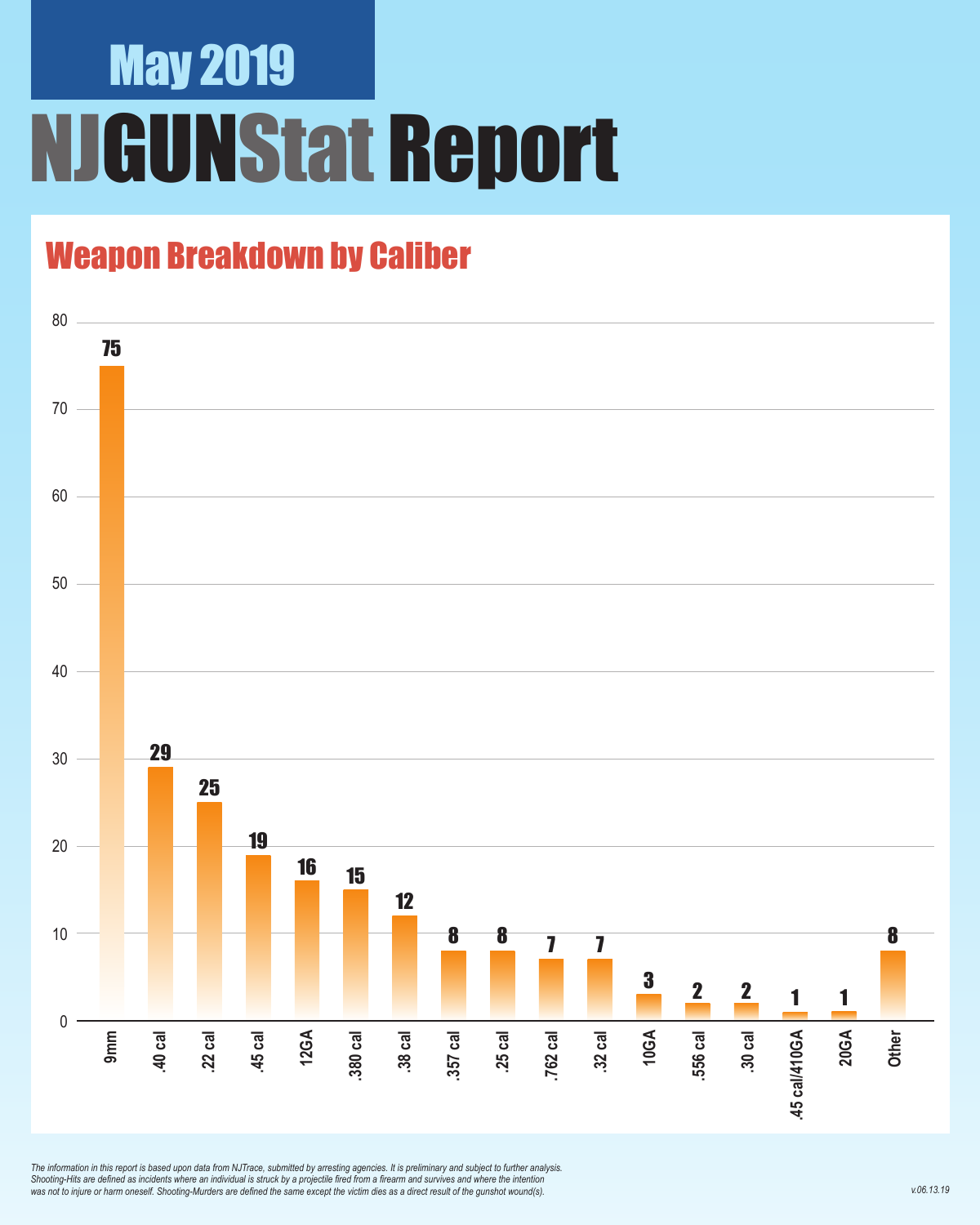# May 2019 **IStat Report**

#### Gun Recovery Numbers Statewide

| <b>Total Crime Guns Recovered</b>                    | 238 |
|------------------------------------------------------|-----|
| Found Property/Turned in                             | 99  |
| <b>Guns with Possessors</b>                          | 139 |
| Individuals Arrested with<br>more than One Crime Gun |     |

#### New Jersey Counties



#### New Jersey Cities



*The information in this report is based upon data from NJTrace, submitted by arresting agencies. It is preliminary and subject to further analysis. Shooting-Hits are defined as incidents where an individual is struck by a projectile fired from a firearm and survives and where the intention*  was not to injure or harm oneself. Shooting-Murders are defined the same except the victim dies as a direct result of the gunshot wound(s).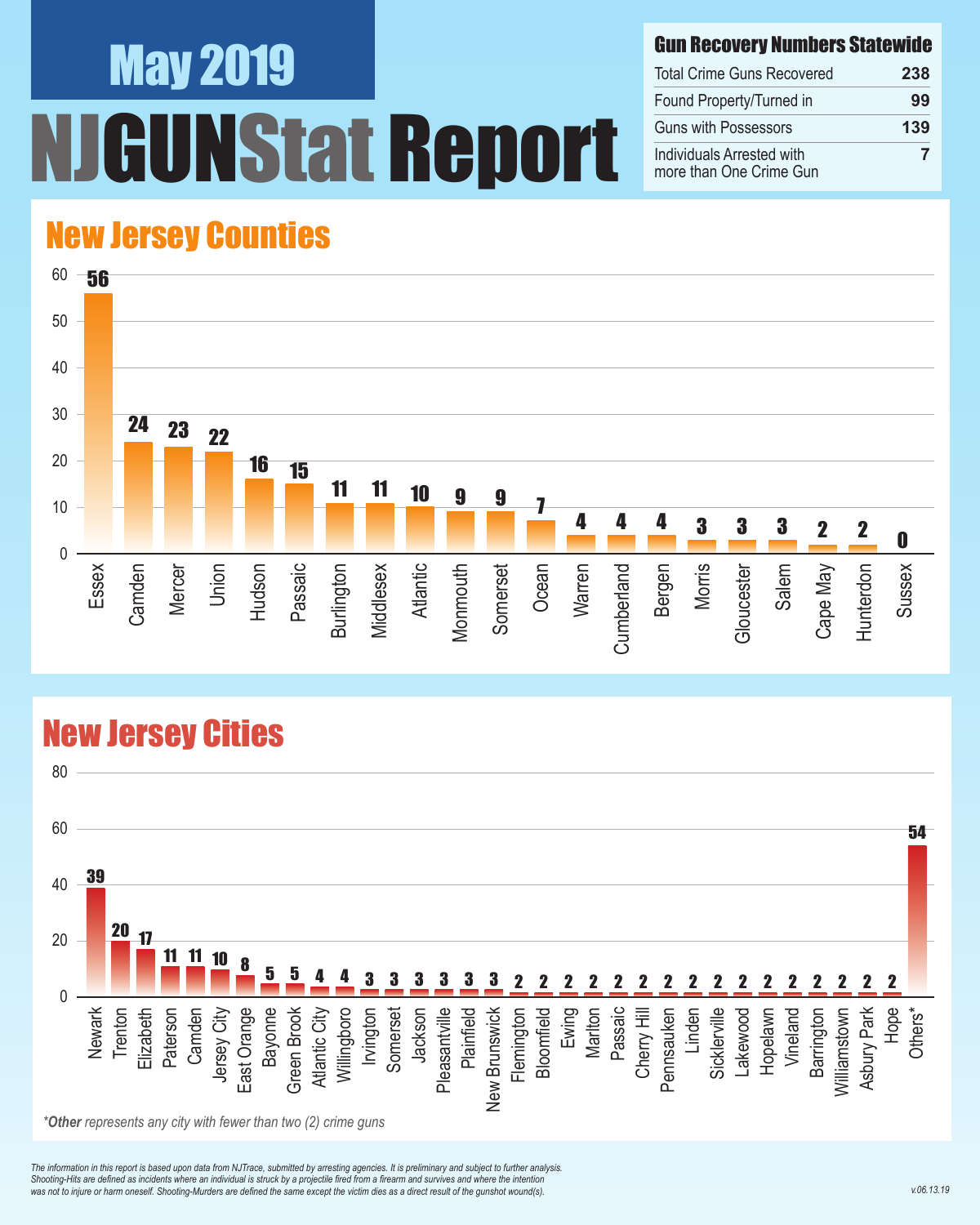## May 2019 NJGUNStat Report

### Weapon Breakdown by Manufacturer



*This chart reflects the information provided to the New Jersey State Police through NJTrace, a statewide program that relies on local police departments to input data on guns used in the commission of a crime. This chart does not rely on any reports from the federal Bureau of Alcohol, Tobacco, Firearms and Explosives (ATF). The information is preliminary and subject to further analysis.*